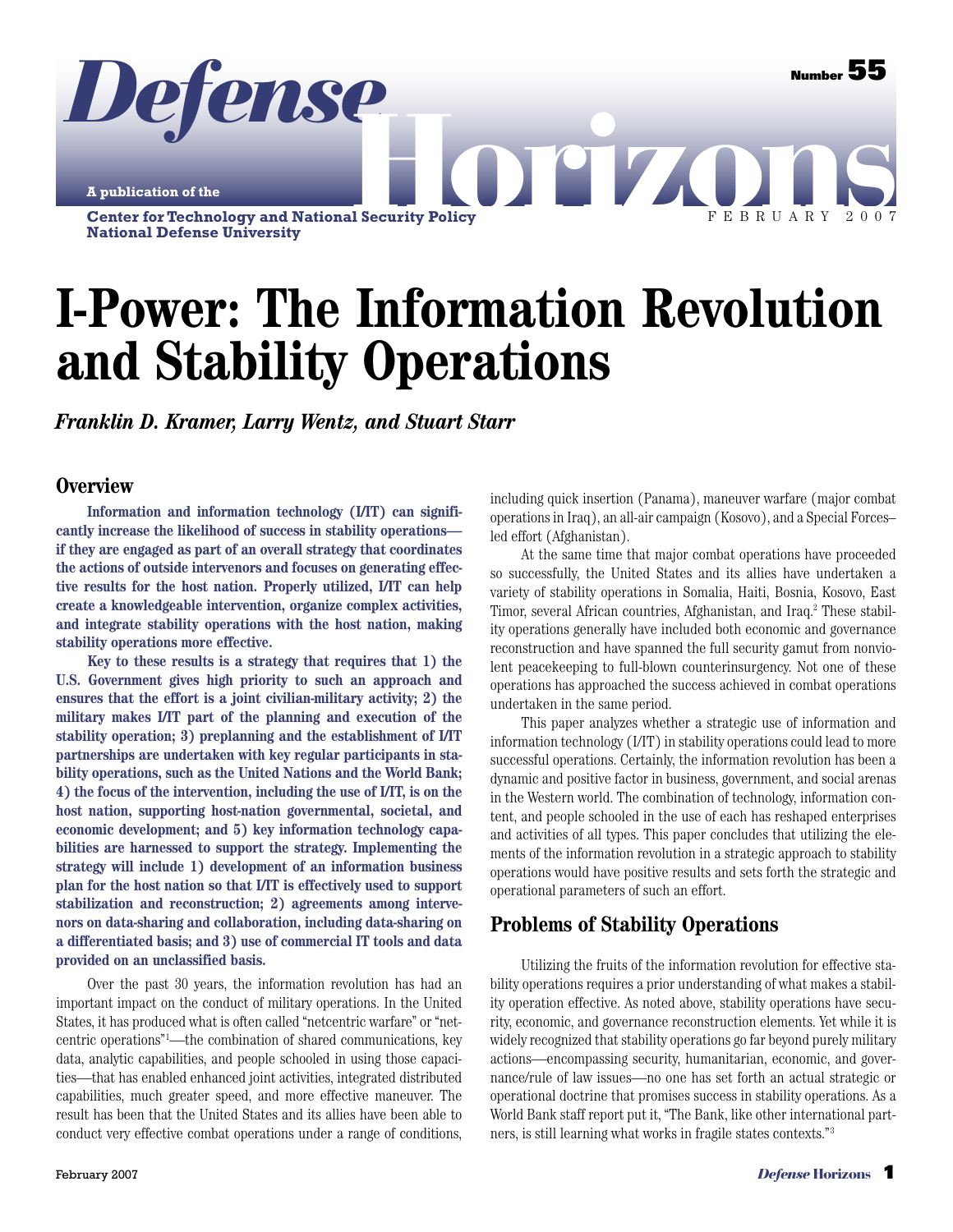The problems of stability operations are evident. To begin with, no two circumstances are the same. To say that Haiti is different than Somalia is different than Bosnia is different than Afghanistan is only to hint at the depth and breadth of the complexities. These include the causes of the crisis that occasioned the intervention, the host-nation culture or cultures, the language or languages, the nature of the economies *ante bellum*, the influence of neighbors, and a multitude of other factors. By definition, the state structure has collapsed or is severely impaired. Often there has been significant violence. Internal groups have been factionalized and frequently have each others' blood on their hands. Economies are in disarray. Social mechanisms have broken down. Information is lacking, and communications mechanisms are limited.

Prior to almost all interventions, the international community already will have been significantly present in the form of international organizations, nongovernmental organizations, businesses, bilateral governmental activities, and many more venues. Once there is a major international intervention, complexity increases greatly. Regardless of the initial number of international actors, the number and diversity of participants increase. More importantly, their relative importance increases for such functionality as exists or is created in the host country. Additionally, whereas before the intervention, development often had priority, now there are simultaneous challenges in the security, humanitarian, economic, and governance arenas—and, if social needs may be separated from the foregoing, in the social arena as well. Because of the expanded requirements, there are numerous players. Personnel and equipment stream in from civilian and military components of the governments of the United States and other nations, international organizations, such as the United Nations (UN) and its many agencies, the North Atlantic Treaty Organization (NATO), the Organization for Security and Cooperation in Europe, the African Union, the World Bank, and others. Nongovernmental organizations also are involved, many of them in the humanitarian arena, as well as numerous others that participate in myriad aspects of reconstruction and development. Many businesses also get involved, either as contractors to national and international organizations or as participants in private ventures.

A very important aspect of the complexity is that dealing with the host nation has become more difficult. Governmental functions are broken, and the government is seen by many as illegitimate and not representative of all the people; its reach is generally limited, and it is ineffective in mobilizing domestic human and other resources.

A further complicating factor is that circumstances on the ground change over time in significant part in response to the intervention. (The transformation from liberator to occupier is a well-known problem for intervening forces.) Interventions generally last for years, and a decade is not unusual. Stability operations encompass not only security but also reconstruction, and reconstruction takes time. In addition to actual changes, managing expectations of both the intervenors and the host nation becomes extremely important. For example, there is a socalled "golden hour" of 6–12 months during which actions must support expectations and the local population must experience improvements in quality of life.

It is in this context that the question arises whether the application of the tools and content of the information revolution can have a positive effect on the outcome of a stability operation.

## **Opportunities for I/IT Strategy**

As difficult as the circumstances of a stability operation are, the very complexity provides significant opportunities for the use of an effective information strategy built around the use of information technology. It is worth underscoring at the outset what may be an obvious proposition: that information and information technology have to be used together to be effective. One will not suffice without the other.

At the most basic level, information technology can be used to distribute information to important players in an ongoing stability operation. Making information available can have four important consequences.

First, it can *help create a "knowledgeable" intervention*. Even before the intervention, and certainly as the intervention progresses, the intervenors will need information of many kinds about both planned and ongoing respondent activities and about the host nation. For the latter, population characteristics, cultural dynamics, economic structures, and historical governance issues all can be described and analyzed.

The intervenors will first plan and then undertake many activities, with multiple players in each field of endeavor. While it will not be possible for all intervening actors to have the unity of command that is sought by militaries, the use of I/IT may allow for organizing a more common approach—or at least to reduce inconsistent approaches.

An information strategy supported by information technology provides an opportunity to share information among the stability operation respondents themselves. This sharing of information will facilitate the generation of a common approach and can help in the effective use of scarce resources. As an example, the allocation of health care resources might be usefully rationalized once there is at least a working sense of what types of resources are available from the respondents. Also, intervenors working on the rule of law in different sections of the country will be more effective if they adopt closely aligned approaches than if they use significantly different approaches, even if each is valid in and of itself.

A second key element of the strategy will be using I/IT to *help organize complex activities*. Normally, a stability operation will be undertaken on a countrywide basis. For even the smallest countries, this means a significant geographic arena, with all the difficulties of maintaining connectivity. The intervention also will undoubtedly extend over a significant timeframe, and I/IT will be necessary to maintain an updated approach as conditions on the ground change.

Complexity also will be manifested in the requirement to deal simultaneously with security, humanitarian, economic, and governance issues. Many intervenors will be involved in only one or some of these actions, but actions in one field often have consequences for another. Moreover, knowledge of what is happening in each is important for the development of an overall strategy capable of achieving an effective host nation. Even in a single sector, information supported by effective information technology would allow for more effective in-country coordination; and distributed players would be better able to take focused effective actions. Furthermore, knowledge is an important element in building trust and commitment among different stability operations players, which can be a key element in enhancing effectiveness.

**Franklin D. Kramer [\(kramerf@ndu.edu\)](mailto:kramerf@ndu.edu) is a Distinguished Research Fellow in the Center for Technology and National Security Policy (CTNSP) at the National Defense University. Larry Wentz [\(wentzl@ndu.edu\)](mailto:wentzl@ndu.edu) and Stuart Starr ([starrs@ndu.edu\)](mailto:starrs@ndu.edu) are Senior Research Fellows in CTNSP.**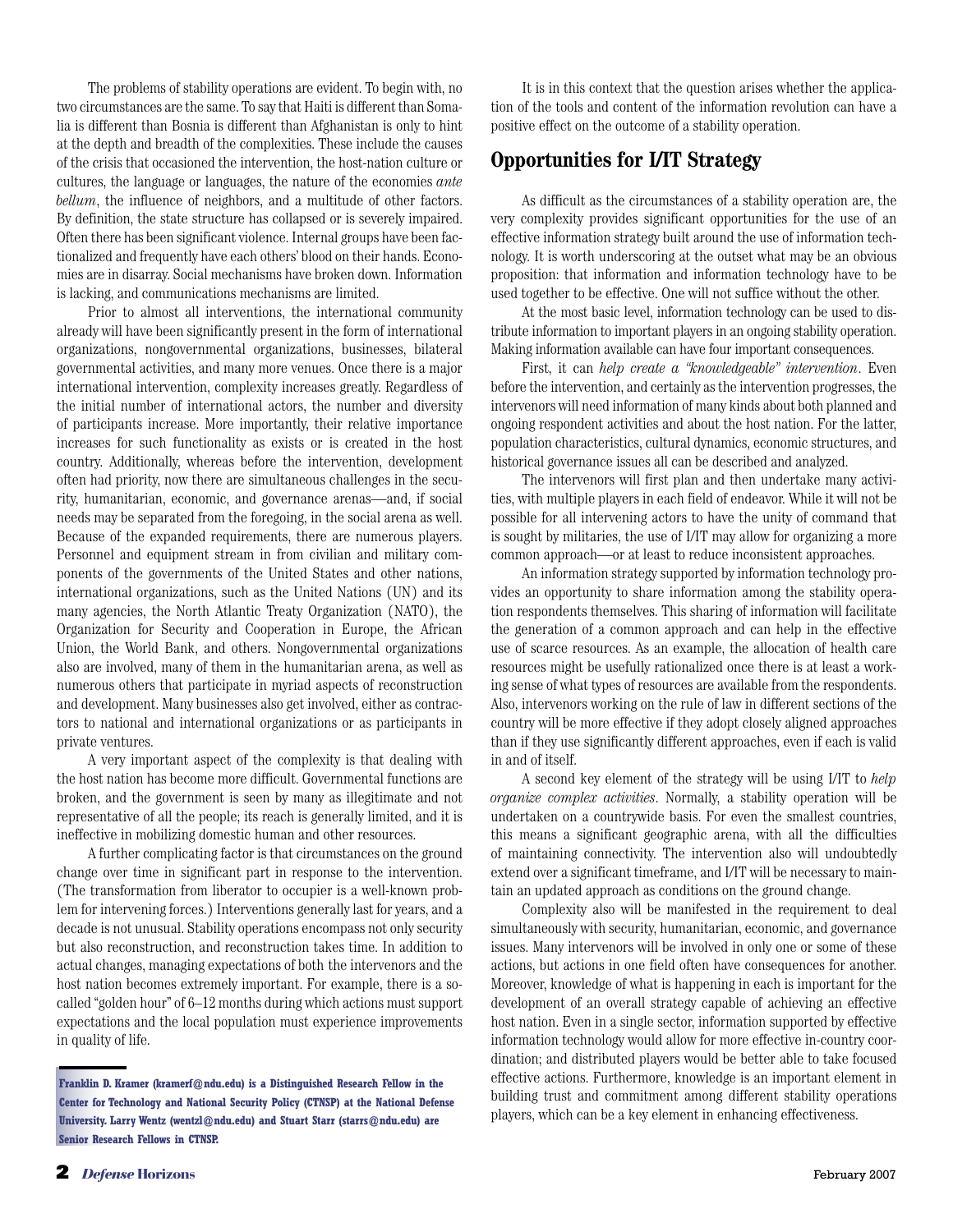The third key use of distributed information will be to *integrate the stability operation respondents with the host nation*. It bears stating more than once that the objective of a stability operation is not a "good intervention" but rather an "effective host nation" as a result of the intervention. To accomplish this difficult task, given that the host nation is likely fragmented, disrupted, and not very effective, the intervenors need to stay connected to the host nation so that the results are adopted and adoptable by the populace on whose behalf the effort is being undertaken. An I/IT strategy needs to involve the host nation (likely in numerous manifestations) in the ongoing activities of the intervention.

The fourth use of I/IT is to *integrate the host nation and make it more effective*. Effectiveness can be enhanced by using I/IT to identify key requirements and target scarce resources. Information for a budget process is an important example. I/IT will also be able to facilitate informed senior decisionmaking well beyond budget and budget-type decisions. For example, how best to bring previous warring factions to work together will involve important social and economic issues whose resolution can be enhanced by good information.

Host-nation capacity can also be created by the use of I/IT. Government operations can be reestablished with the proper use of information technology. Both the information systems and the training to use them will be required, but information capacity can be generated far more quickly than other infrastructures—and can enable other effective actions.

#### **Key Questions for the I/IT Strategy**

An important question in analyzing an I/IT strategy for stability operations is how such a strategy relates to what else is happening in the intervention. As noted by the World Bank staff, no one has developed a truly knowledgeable approach to stability operations, which, in World Bank parlance, is one type of activity in fragile states. There are, however, some principles that have been adopted by the international community and the United States that are worth noting here.

First, the international community, through the Organisation for Economic Co-operation and Development (OECD) and otherwise, has emphasized the importance of the principles of harmonization and alignment. *Harmonization* refers to having the outside intervenors work in a generally coordinated fashion. As the OECD Development Co-operation Directorate has stated, "Harmonisation is taken to refer to common arrangements amongst the donor community, rationalized procedures and information sharing between donors . . . related to the goal of greater coherence between and among donors."4 *Alignment* refers to having the outside intervenors align their activities with the interests of the host nation. Again, as the OECD Development Co-operation Directorate stated, "Alignment has been defined . . . as a set of practices according to which donor organizations use recipient country strategies, policies, and practices . . . as a guide for their assistance programs."5 Both these principles are embodied in the so-called Rome Declaration on Harmonization of 2003 and subsequent actions and statements of the major multilateral and bilateral donor entities and countries, including the United States.

I/IT can have an important, positive impact on both harmonization and alignment. Coordination among intervenors is one of the key achievable results of an effective information strategy implemented by information technology. Likewise, an I/IT strategy is an important element to ensure that the host nation is effectively integrated into the decisionmaking and implementing actions of the outside intervenors.

A second question is the relationship between an I/IT strategy and strategies for security, humanitarian needs, economic development, and governance/rule of law. The U.S. Government, and particularly the Department of Defense (DOD), has often talked about using all elements of national power for success in stability operations, often citing diplomatic, informational, military, and economic (DIME) power as key aspects of the types of power brought to bear by outside intervenors.

This so-called DIME paradigm is a useful model, although it is not meant to be exhaustive. For example, host-nation civil society may be affected by outside, nongovernmental, civil organizations that nonetheless are important elements of an intervenor's national power. Social issues also must be considered, and, unless "diplomatic" is read to mean all contacts other than military or economic, there will be important nondiplomatic interactions on matters such as rule of law. What the DIME paradigm shows most importantly, however, is that information needs to be considered in an overall context, just as the principles of harmonization and alignment indicate.

There is a sterile debate as to whether information only supports other activities or is an activity in and of itself. Certainly, information supports other activities. Military, economic, and governance activities all operate on the basis of information. Conversely, certain aspects of information, such as the establishment of technical structures, can be undertaken apart from other activities. As an example, think of the building of towers to create the infrastructure for a cellular network. Overall, however, information, as every other action in a stability operation, is designed for one purpose: to serve the objective of making the host nation effective. That is the overall context in which to consider I/ IT and to determine whether and how to undertake a particular effort.

The broad challenge for an I/IT strategy for stability operations is to help create effective results from the multitude of players and actions that will be found in a particular situation. No one should think that information is a panacea. If a faction within a country resists working with another faction even after all information is exchanged, then that is a political problem and probably will not be solved by further information. But given that information is not a universal solution to all problems, the question is whether the information revolution can help harmonize, align, and make more effective the outside military and civilian governmental intervenors, international and nongovernmental organizations, businesses, and, especially, host nation in all its manifestations.

#### **Elements of an I/IT Strategy**

Five key elements are required to generate an effective I/IT strategy for the United States to use in stability operations.

*Element 1.* The first requirement is for the U.S. Government to make the fundamental decision that such a strategy is a key mandatory element of all stability operations. That is no small statement, because the reality is that the United States has never—in any of its many stability operations—made such a decision. But the rationale for such a conclusion is clear: information and information technology are crucial elements to the success of stability operations, supporting effectiveness, harmonization, and alignment goals.

A coherent U.S. Government I/IT strategy is essential to produce the needed results. This means that the effort has to be truly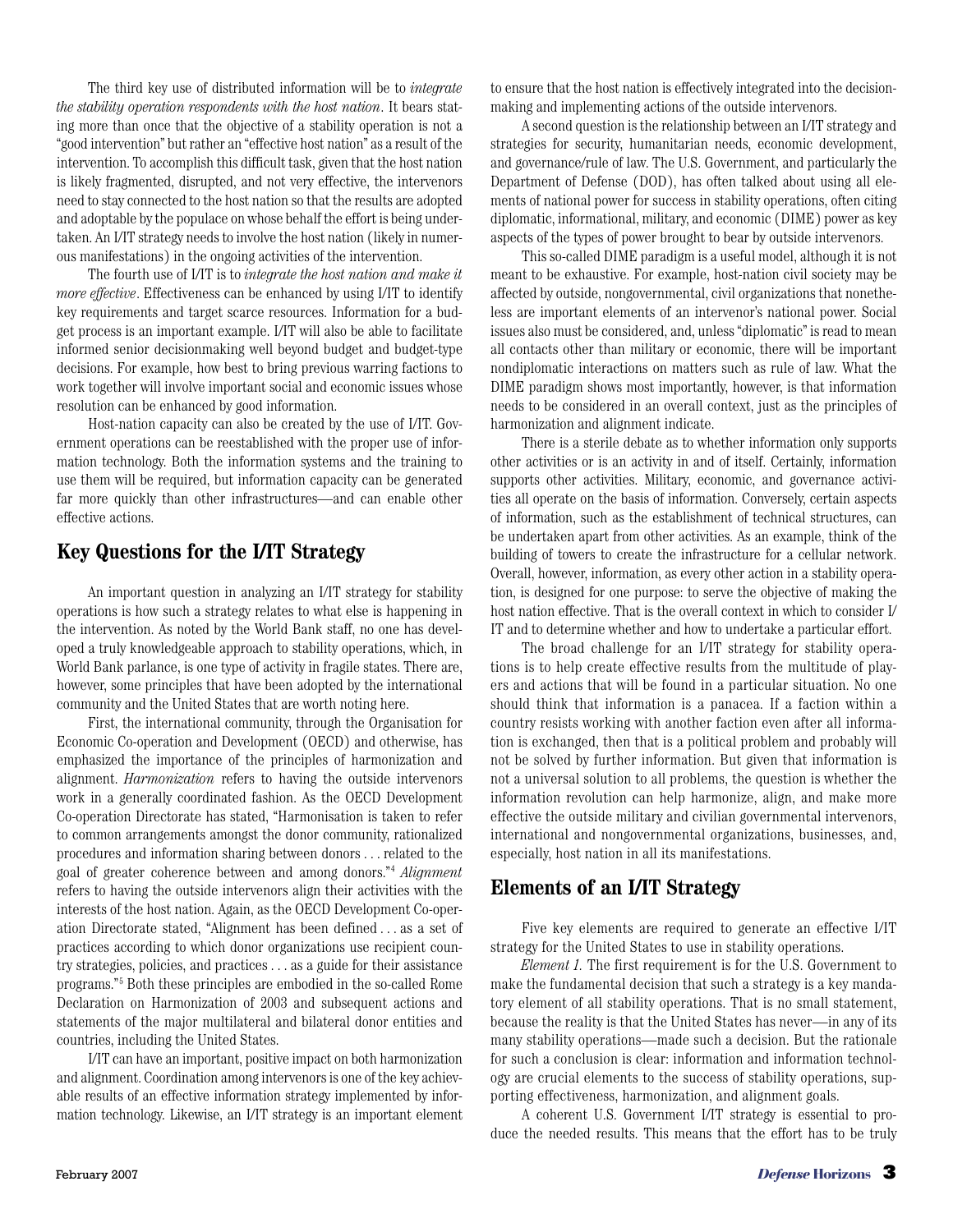interagency—and, most importantly, be accepted as a key element by both DOD and the State Department (including USAID, the U.S. Agency for International Development). While some individuals have acknowledged this point, no such government-wide I/IT strategy exists, although a potential framework for one has been created.

Released by the President in December 2005, NSPD-44, "Management of Interagency Efforts Concerning Reconstruction and Stabilization," articulates the basic framework for interagency cooperation. It assigns primary responsibility for stabilization and reconstruction operations to the Secretary of State (through the Office of the Coordinator for Stabilization and Reconstruction) and mandates close coordination with DOD to integrate stabilization and reconstruction contingency planning with military planning, when relevant and appropriate. The Director of Foreign Assistance, who reports directly to the Secretary of State, also serves as the Administrator of USAID, where several offices have been created or restructured to deal with stabilization and reconstruction challenges.

At DOD, the framework was supported in November 2005 by the release of Directive 3000.05, "Military Support for Stability, Security, Transition and Reconstruction Operations," which affirms that such activities represent a core DOD mission and are given a priority comparable to combat operations.

Within this framework, however, the focus on I/IT has been limited. USAID, recognizing the potential of I/IT in stability and reconstruction operations, has taken some steps to include I/IT as a sector and development tool. USAID strategy states that it seeks to leverage I/IT in conflict management and mitigation missions and in humanitarian assistance operations. USAID also seeks to promote global access to IT and to assist development through several ongoing projects such as the Leland Initiative for Africa, the Digital Freedom Initiative, and the Administrator's Last Mile Initiative.

Some important embassies have also taken I/IT steps. The U.S. Embassy in Afghanistan created the position of Senior Telecom Advisor to facilitate coordination among both military and civilian U.S. Government elements in country. In Iraq, DOD established the Iraq Reconstruction Management Office within the Embassy structure, and it, too, has a telecommunication advisor to unify I/IT efforts. These efforts are the beginning of a coherent U.S. Government approach to I/IT. A complete strategy would, however, require the Department of State/USAID to make I/IT a key element of strategy in stability operations. These I/IT initiatives are a good start, but are not an integrated strategy. They do, however, provide a basis on which to build.

*Element 2.* Although the problems of stability operations go far beyond military, the second element of an effective I/IT strategy recognizes that, doctrinally, the military requires an I/IT strategy as part of the planning and execution of any stability operation. Accordingly, in both joint and Service documents—plans and the rules and guidance for the development and execution of plans—an I/IT strategy is a required element.

As noted above, this approach is fully consistent with the military analysis of the DIME paradigm. The key point here is that military planners and operators need to include an I/IT strategy in their approaches. A subsidiary—but crucial—point is that an I/IT strategy is *not* a traditional function of the J–6 (the technical information officer on a military staff, the chief information officer in business terms). Rather, I/IT has to be a function of both J–3 and J–5: that is, built into plans and implementation and policy. The J–6 will be in a supporting/implementing role to help execute the strategy. There is no reason why the J–6 cannot help develop the I/IT strategy, but it cannot be developed apart from the policy, plans, and execution of the larger effort. This is not a technical problem; it is a strategic effectiveness problem to accomplish host-nation harmonization, alignment, and effectiveness.

The U.S. military has already taken some important steps in terms of using I/IT as part of a stability operation. Warfighting information technology is available if and when military operations are a required part of the stability operation. This paper does not deal with those issues and instead focuses on the issue of joint stability operations activity writ large—that is, joint within the U.S. Government and combined with other non-U.S. partners. On the latter, DOD has undertaken some very worthwhile efforts under the Combined Enterprise Regional Information Exchange System (CENTRIXS) program.6

CENTRIXS is a Web-based network, developed with both commercial off-the-shelf and government off-the-shelf tools. It is designed to provide information among coalition partners in activities in which the U.S. military is involved. For example, U.S. Central Command uses CENTRIXS to support coalition military coordination and informationsharing for the Multinational Force in Iraq and the International Security Assistance Force in Afghanistan. CENTRIXS operates on military classified networks, so it is not broadly available to all participants in a stability operation. It is, however, quite useful for information exchange among coalition militaries and is a good step in the direction of using information in stability operations.

*Element 3.* The third element of an I/IT strategy for the U.S. Government for stability operations is to pre-establish I/IT partnerships with key stability operations participants. It is important to underscore the word *key*. It is not possible, and would not be effective, to try to establish pre-existing partnerships with all of the many players who will be involved in a stability operation. But there are some very key players from the government perspective.

A few countries can be expected to participate in many and even most operations that the United States does. The United Kingdom is one; Australia is another. Certain key international organizations likewise will be there. The UN certainly would be involved—though dealing with the UN requires dealing with a variety of UN groups and agencies, since it does not act as a single entity. Thus, planning will be important with the Office for the Coordinator of Humanitarian Affairs, the UN Development Program, the UN Department of Peacekeeping Operations, and perhaps the UN Children's Fund. NATO is often a player, as well as the European Union. Major nongovernmental organizations will also regularly be engaged in stability operations. In fact, these organizations will generally be there in advance of the U.S. military. The fact that preplanning only includes some players is meant to allow for creation of a useful framework. An effective I/IT strategy will include many others, and there may be conferences, meetings, and workshops of a broader nature. But real planning will be enhanced by a more limited approach.

*Element 4.* The fourth element of an effective information strategy is to focus on the host nation. The importance of establishing host-nation effectiveness has already been emphasized. Informing host-nation decisionmaking, enhancing governmental capacities, and supporting societal and economic development are all crucial elements of an information strategy. Working with I/IT as discussed below can help generate important progress in security, humanitarian, economic, and governance/rule of law arenas. The recognition by the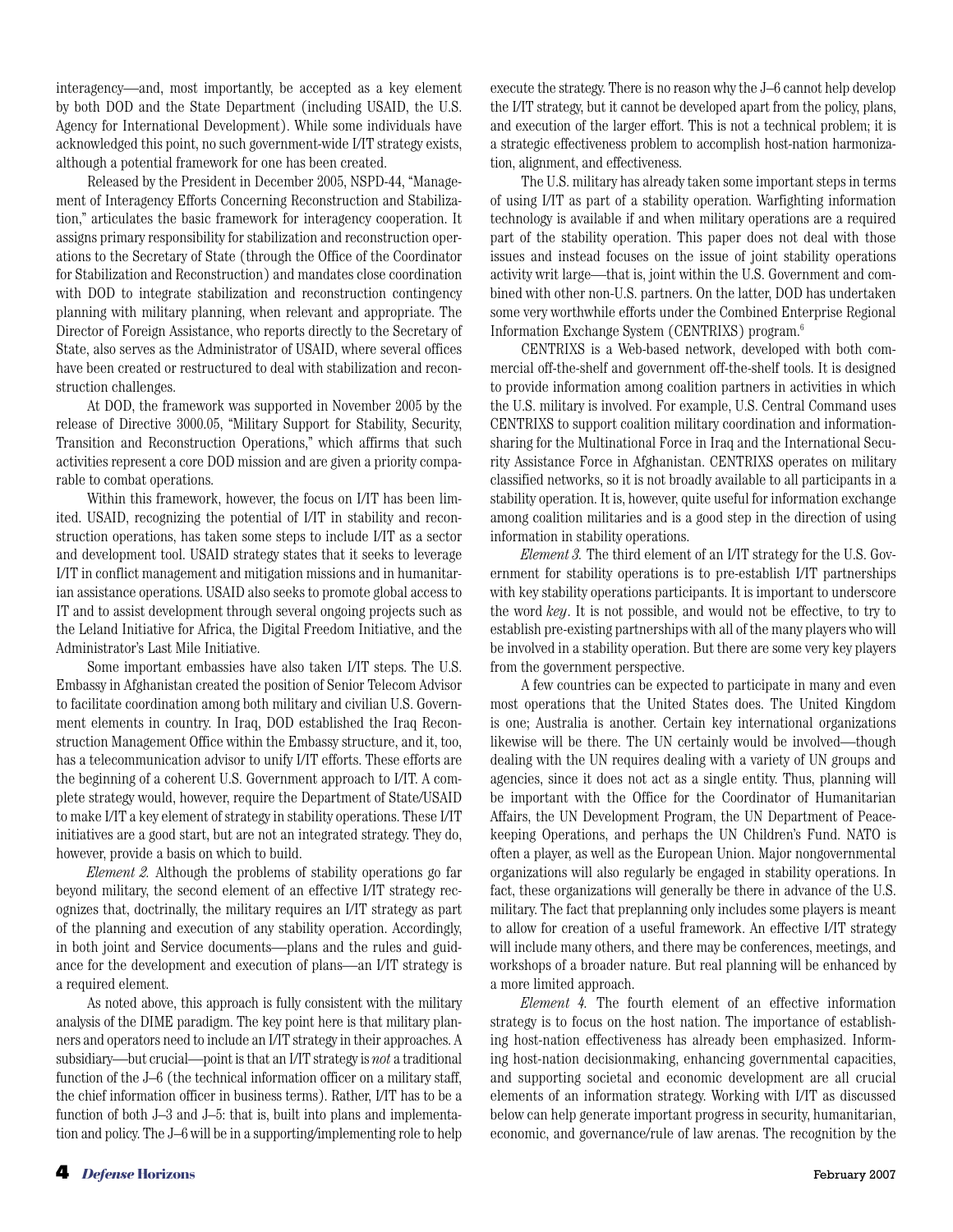international community of the harmonization and alignment goals is important. However, when information technology is considered, all too often harmonization with respect to the intervenors becomes emphasized as compared to alignment and effectiveness of the host nation. This is backwards. An effective I/IT strategy is one that makes the host nation effective. Nothing else will do. Thus, a critical element of the strategy is an I/IT business plan for the host nation and an intervenor support strategy that aims to enable the host-nation business plan.

*Element 5.* The last element of an I/IT strategy will be to work with others to use the key technical capabilities to support the effectiveness, harmonization, and alignment goals. The specifics are discussed below, but a crucial point is that generating the technical part is far less about invention—the information revolution has given us and continues to give us broad capabilities—than it is about developing ways to use those brilliant inventions in an overall effective, collaborative fashion. The planning aspects of the strategy are crucial to effective use of the tools. Common choice can create highly effective capabilities. Divergent choices can undercut well-meaning strategies.

#### **Operationalizing the I/IT Strategy**

It is one thing to have a strategy; it is quite another to implement it effectively. The discussion below sets forth how to implement an operational I/IT strategy. A key point is to remember that both the end goal (creating an effective host nation) and the strategic context (the I/IT strategy itself) must be developed and implemented inside an overall approach of harmonization and alignment that supports enabling the host-nation security, humanitarian, economic, and governance activities.

To effectuate those tasks, the U.S. Government needs to adopt an information business model with multiple key elements. Those who have responsibility for the I/IT strategy, which ideally will be a joint effort led by the Department of State (including USAID) and DOD, will need to run the business model in a focused, long-term fashion; otherwise, achievement of the strategic aims will be jeopardized.

The business model breaks down into two broad elements: harmonization among outside intervenors, and effectiveness and alignment for, and with, the host nation.

*Harmonization.* On the harmonization side, a good place to start operational analysis is to recall the complexity of the problem and the number of intervenors. As discussed above, an important element of the strategy is to undertake preplanning with key partners. There are four important elements of preplanning to achieve harmonization.

First, joint civil-military information planning will be critical. In the first instance, this needs to be done between the Department of State and DOD, but most importantly it needs to be done between the U.S. Government and other major intervenors to harmonize their interventions. It is not an impossible task to keep others informed and aware, but it is difficult. Issues arise immediately as to what data can be provided and how information can be exchanged. With respect to the latter, development of agreed management and data standards can fundamentally enhance the provision of information. Pre-event planning and faceto-face meetings can enhance trust and provide important education about others' methods. While the myriad actual stability operations have provided some reasonable knowledge about different key actors, on-thejob learning is necessarily more difficult because of the requirement to do one's "day job." Accordingly, some common training, exercising, and/ or education away from a stability operation can create potentially significant opportunities to enhance harmonization. None of this will occur unless an element of the government, preferably a joint Department of State-DOD element, focuses on the requirement for preplanning.

Second, improved collaboration depends on both better processes and use of available technical means. The process issue is perhaps the most crucial. As noted above, it is important to decide how, with whom, and how much data are shared. There is a general tendency, particularly at DOD, to come at the problem through a classified lens. That is, since DOD is used to treating data as classified, the question is often framed as how such data can be made available. Often, the answer is given in binary terms: information either can be made available or it cannot. This all too often becomes a least common denominator approach because the judgment is made that if the data are not available to some, it cannot be available to any.

A much better approach would be to recognize that, in stability operations, most relevant data are broadly available from other than classified sources—though often not broadly collected. Furthermore, and most importantly, data can be shared on a differentiated basis. For example, information provided to Japanese civilian officials can be differentiated from information provided to World Bank officials, which can be differentiated from information provided to Red Cross officials. Groups that have engaged in preplanning and have built up trust will find it easier to share information than groups that meet only in the circumstances of the stability operation. Differentiation is one key element to enhancing data-sharing—and working differentiation as an effective operational approach will depend on preplanning.

A second important step to better data-sharing will be better use of technical means. For example, the Internet has become a mechanism for unclassified collaboration and sharing of information among civilian and military elements responding to crisis operations. Furthermore, commercially available collaboration tools and other tools, such as video teleconferencing and Web-cams, are being used by them on the Internet. Technologies are improving quickly to enhance data-sharing. In the civilian arena, the growth of Web logs (blogs), file-sharing, Wikipedia, MySpace, and similar sites all attest to the possibilities of sharing, if the desire to use the mechanisms is there. Many organizations already run sites to make information available (for example, the UN-sponsored ReliefWeb). However, the collaborative aspects of these sites are limited.

U.S. Joint Forces Command (USJFCOM) has taken strides to enable the sharing of unclassified information with nontraditional partners. The command has conducted several exercises that explore this challenge, and Multinational Experiment 4 specifically addressed it. The command is also standing up a nonmilitary domain portal outside its firewall that takes an approach more akin to that of a relief organization—many of which are linked to it—than a military one. The portal [\(http://harmonieweb.org](http://harmonieweb.org)/) enables people and organizations who are participating in a relief effort to obtain and post information that may be valuable in providing the needed assistance.<sup>7</sup>

Additionally, the United States is encouraging the development of an open-source, collaborative arena, tentatively called "the hub," that would use blogging, file-sharing, and Wikipedia-type approaches to create an open space for collaborative sharing. It is not clear as of this writing what the outcome of that effort will be. However, even assuming its success, it seems probable that a combination of both a fully open site (the hub or some variant) and a more directed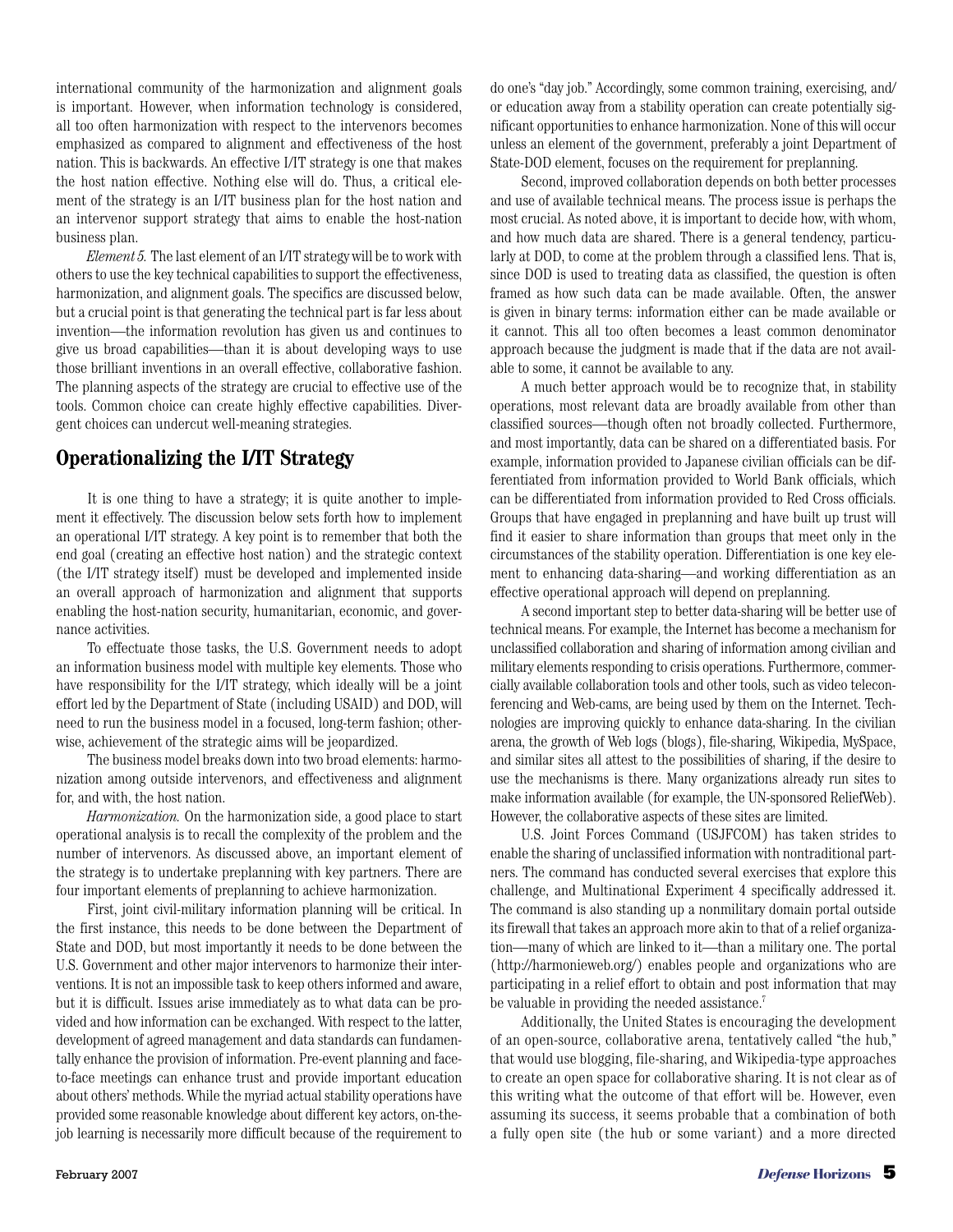approach (for example, NATO–UN–World Bank collaborative sharing) might be useful. Remember the point about differentiation: to try to use only one tool or one kind of approach to allow for all types of collaboration is not necessarily the most successful approach. Transferring the CENTRIXS in some modified form for collaboration among key civil-military players while generating a broader opensource approach is likely to be a useful effort.

The third element required to achieve harmonization is the development of an implementation strategy. Whatever the precise mechanism for improved collaboration, it can be fairly confidently stated that improvements will not occur absent a strategy that designates elements within the government to make such improvements happen. At the moment, there are good but separate efforts. The Office of the Secretary of Defense is working on the hub effort. USJFCOM is seeking to support elements of the Department of State and, through experimentation, is developing new civil-military coalition processes for improved collaboration and information-sharing and assessing commercial information technology tools for enabling the processes. The recent DOD directive on stability operations requires development of a collaborative information-sharing mechanism.8 But there is no overall directed effort—and this key element is crucial. Otherwise, the efforts will be personality-driven and ad hoc. Such approaches are way better than nothing but not likely enough to be effective.

An improved approach to collaboration includes broad agreement on the information needed to be collected and exchanged; standards for collection and exchange; technical mechanisms for each that work together; processes; and some education and training together. The final important element of collaboration is the ability to improve data usability. As noted above, it is probably useful to think about data in two broad types of collaborative forums: a more limited network among key partners, and a broader, more open network. In each, capacities for search, aggregation, storage, and retrieval are useful and potentially important. In each, the issues of quality control and information assurance will arise, as will the issue of dissemination.

Technical improvements in recent years have significantly increased the ability to aggregate different types of data, such as the ability to put written information on photographs and to integrate geographic material with other data. That said, there needs to be some data-management group that will determine for the collaborating activity just what kind of capacities will be created—or allowed. For example, it is possible to add to a photograph the names of the people in the picture, but in certain circumstances, adding names might be very hazardous for the individuals identified. An ongoing data-management effort to create rules and manage the activity will be necessary. There is, of course, a technical aspect to this, but some of the key issues will turn out to be policy issues, so the group will need to engage both technicians and policymakers.

Information power derives from a combination of people, content, and technical capabilities. In the technical arena, there is a whirlwind of ongoing activity and innovation. A very useful capability would be to have an "information toolbox" that maintains lists of:

■ key information partners, including businesses with technical capabilities

■ information and data-management tools

■ other key tools, such as collaboration and translation.

For the effort that we are focusing on here, commercially developed tools are essential because government-generated tools will often not be available to important partners. There will be debates between open-source and proprietary tools, and those debates need to be resolved in actual context, based on what the effort is intended to establish. The case will probably be that the broader the activity, the more desirable the use of open-source—but even that statement needs to be evaluated in the particular circumstance.

The Center for Technology and National Security Policy at the National Defense University has generated a first order "tool kits and best practices" analysis in its recently published *ICT Primer*. 9 That discussion includes, inter alia, review of telecommunications capabilities such as satellite communications, creation of a civil-military information environment, data and information management, and best practices. Maintaining and updating such an activity is an important element of an overall strategy.

*Effectiveness and Alignment.* The fundamental task of an I/IT strategy is to enhance host-nation capacity. That is the critical result for which the stability operation is undertaken. To accomplish that result in an effective fashion, the strategy will need to accomplish two tasks, each familiar to the international community: first, assess the host nation and, second, establish a goal toward which to build. To put it more in the vernacular, a cure without a diagnosis will be improbable; directions without destination will be random. In short, an effective approach will require an information business plan for the host nation.

The assessment phase of an information business plan should begin before the intervention. It must include analyses of both information requirements and available information technology. Unlike humanitarian interventions, such as the relief effort for the December 26, 2004, tsunami, stability operations generally have long build-up periods, so there is time to prepare. An assessment would consider the pre-intervention state of information technology and information usage in the host nation. It is important to recognize that baselines will differ in different host nations. What can be accomplished in a country with an austere, pre-crisis baseline is likely considerably different from what can be accomplished in a more built-up, moderately established country. As an example, Bosnia is different from Afghanistan in terms of establishing an information business plan. Different baselines will generate different goals, and there will be no "one-size-fits-all" approach.

Some key elements of an information assessment will include evaluation of the host nation's telecommunications laws and regulations and communication infrastructures—land line telephone system, cell phone capacity, and Internet availability. It should also address usage patterns, language and literacy issues, technical training of locals, and financial resources.

Once an assessment has been undertaken, goals will need to be set for operationalizing the information business plan. Generally, it will be useful to time-phase the goals into an initial deployment phase, a middle phase (getting-things-going phase), and a long-term (exit-byintervenors) phase. A critical point throughout is that the intervenors' information business plan goals need to be in support of the overall goals for the host nation, and the host nation as promptly as possible will need to help generate those goals.

The initial deployment phase will require the intervenors to consider what deployable capabilities will be useful to help establish a host-nation element or elements. There are both structural information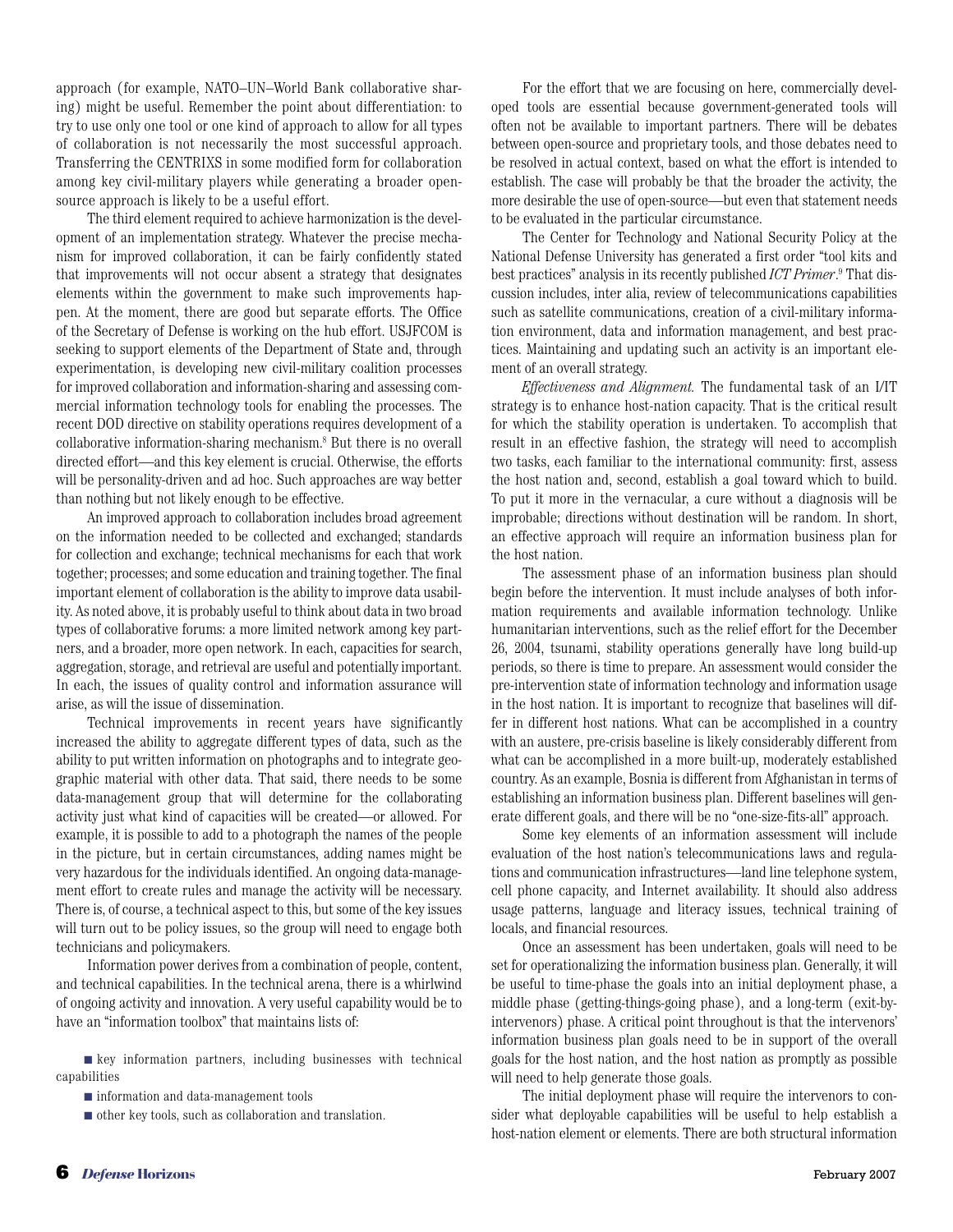capabilities, such as deployable cell phone capacities and the use of satellites, and functional capabilities, such as "health care in a box," that need to be considered.

The virtue of preplanning is that key intervenors can rationalize their capacities in the early, usually chaotic days of an intervention by considering which capabilities each might focus on. Equally important is to undertake such a discussion remembering that, first, numerous entities will already be in country with some capacities that can be utilized and that, second, host countries will likely have some capacity, and perhaps some significant capacity. Over the entirety of the intervention, the implementation of the information business plan likely will mean that the lead on different aspects of the plan will change. Broadly, one might expect a move from outside military intervenors to outside civilian intervenors to host nation, although the reality is likely to be more coordinated and complex. The transitions will occur over time, so there will be overlaps that need careful management. If it is understood from the beginning that there will be transitions in the way the plan is implemented, it will make for a more realistic and effective approach.

The middle phase of an information business plan for the host country will focus on five key elements. First is to *align the host country so that it is connected to the collaborative mechanisms used by the intervenors in some fashion*. While the key intervenors likely can use high-tech means, it may be that the host country will not be able to do so. An important task of an information business plan will be to allow for low-tech to high-tech connectivity. As an example, in Afghanistan, the literacy rate is so low that Internet use is necessarily limited and cell phone connectivity may be much more important. In fact, in Afghanistan, the cell phone is the lifeline communications capability. These points can be more broadly generalized: if the information business plan is to succeed, it must take account of the host nation's information culture and the related information technology culture.

A second element is to *help establish working government agencies*. Depending on the overall strategy, these could be central ministries or local/provincial offices. Information technology can be used to improve ministry effectiveness, especially to allow for an analytic approach through budgeting and transparency of expenditures. Those are crucial functions for the establishment of legitimate governance, and information technology can help each.

A third element for many stability operations will be to *increase connectivity between the central government and provincial/local governments*. Information technology can enhance this connectivity through, for example, the two-way flow of data and finances. Often, the cause of the crisis will have been differences between the central government and a region of the country, and working to bring warring elements together will be important. An information business plan can be an effective part of an overall effort.

A fourth element will often be to *provide certain important greater functionalities in government services to the populace*. While an information business plan may not be able to improve all functionalities significantly, health and education are two arenas of consequence in which such a plan can make an important difference. In the health arena, information technology can be used to build up local centers of health care, such as hospitals; support training of health care workers; and provide valuable functionalities, such as health surveillance systems. In the education arena, information technology can support curriculum establishment and the provision of instruction, as well as the training of teachers.

The fifth element is to *provide for the private-sector development of information capabilities*. Two of the most important issues are informed regulatory mechanisms and useful seed financing. An overly constrained regulatory environment will make it difficult for private enterprise to operate at a profit. A properly structured set of incentives can help create an environment in which profit-making companies can contribute importantly to economic reconstruction. Seed money may be very important, especially in the early days of a stability operation, particularly to get local involvement in the development of the information business plan.

The middle phase of the plan often may be the equivalent of the medical "golden hour" for establishing a framework for effective use of I/IT for the host nation. While the information flow may be limited, meeting expectations of the host government and population during this middle phase will be very important to longer-term success for the intervention and the host nation.

The middle phase will naturally flow over into the long-term phase for the host nation and the exit strategy for the intervenors. That part of the information business plan strategy should have at least three key elements. First, as noted above, the private sector should become a key element. Creating an environment in which there are commercial opportunities for information technology and information firms will help seed economic revitalization. Second, the host nation will need to consider what role it will play in the development of a national information technology infrastructure. Models range from full privatization to early phase ownership to ongoing involvement. Third, as part of their effort in country, intervenors will have established IT capabilities. Such facilities and datasets should not be automatically dismantled as the intervenors leave. Rather, they should be built as leave-behinds for local partners, both governmental and nongovernmental, whether commercial or nonprofit.

An I/IT strategy includes people, content, and technology. In a stability operation, the information needs—the content of what must be provided in addition to the connectivity—of the host nation require consideration. Broadly speaking, those information content needs will fall into the categories of security, humanitarian, economic, governance/rule of law, and social.

In analyzing how such information needs should be fulfilled, an I/IT strategy will recognize that the information element will support functional strategies for each of these arenas—all of which will have significant subparts. For example, the establishment of prosecutorial, court, and prison functions will have security and rule of law/governance aspects. Significant programs will be under way to help create each of these elements as part of a stability operation. Responding to the information needs of those programs has to be an affiliated strategic effort—or, to use the terms of the international community, needs to be aligned with the overall aims of the functional programs.

The specific needs may be provided with the use of information from one or more of the intervenors. In a variety of ways, information technology can be utilized to provide expert assistance. A simple example is maintaining an online list of experts. More sophisticated efforts can be established, such as a call-in center for the provision of various kinds of information. Research arrangements can be set up online, as can connectivity with key national and international organizations, both governmental and nongovernmental, that are willing and able to provide assistance.